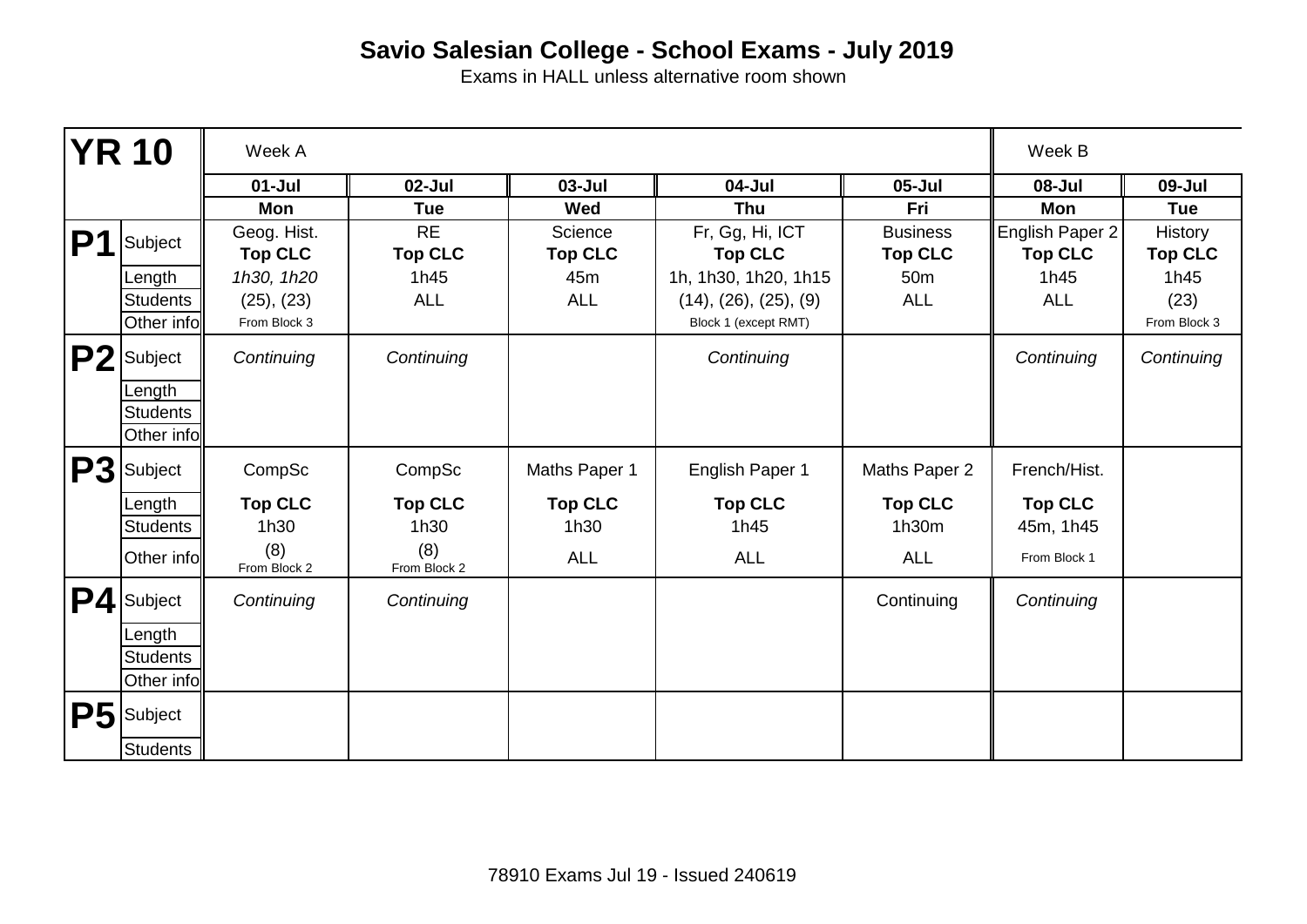| <b>YR 7</b>    |                        | Week A   |                       |            |                         |                       | Week B |            |
|----------------|------------------------|----------|-----------------------|------------|-------------------------|-----------------------|--------|------------|
|                |                        | $01-Jul$ | $02$ -Jul             | $03 - Jul$ | 04-Jul                  | $05 -$ Jul            | 08-Jul | 09-Jul     |
|                |                        | Mon      | <b>Tue</b>            | Wed        | Thu                     | Fri                   | Mon    | <b>Tue</b> |
| P <sub>1</sub> | Subject                |          | <b>ENGLISH</b><br>Gym |            |                         | <b>HISTORY</b><br>Gym |        |            |
|                | Length                 |          | 50m                   |            |                         | 50m                   |        |            |
|                | <b>Students</b>        |          | ALL                   |            |                         | ALL                   |        |            |
|                | Other info             |          |                       |            |                         |                       |        |            |
|                | P <sub>2</sub> Subject |          |                       |            | <b>SCIENCE</b><br>Gym   |                       |        |            |
|                | Length                 |          |                       |            | 50 <sub>m</sub>         |                       |        |            |
|                | <b>Students</b>        |          |                       |            | ALL                     |                       |        |            |
|                | Other info             |          |                       |            |                         |                       |        |            |
|                | P3 Subject             |          | <b>MATHS</b><br>Gym   |            |                         | <b>MFL</b><br>Gym     |        |            |
|                | Length                 |          | 50 <sub>m</sub>       |            |                         | 50 <sub>m</sub>       |        |            |
|                | <b>Students</b>        |          | <b>ALL</b>            |            |                         | ALL                   |        |            |
|                | Other info             |          |                       |            |                         |                       |        |            |
|                | P4 Subject             |          |                       |            | <b>GEOGRAPHY</b><br>Gym |                       |        |            |
|                | Length                 |          |                       |            | 50 <sub>m</sub>         |                       |        |            |
|                | <b>Students</b>        |          |                       |            | ALL                     |                       |        |            |
|                | Other info             |          |                       |            |                         |                       |        |            |
|                | P5 Subject             |          | $\sf RE$<br>Gym       |            |                         | COMP.SC.<br>Gym       |        |            |
|                | Length                 |          | 50 <sub>m</sub>       |            |                         | 50 <sub>m</sub>       |        |            |
|                | <b>Students</b>        |          | <b>ALL</b>            |            |                         | ALL                   |        |            |
|                | Other info             |          |                       |            |                         |                       |        |            |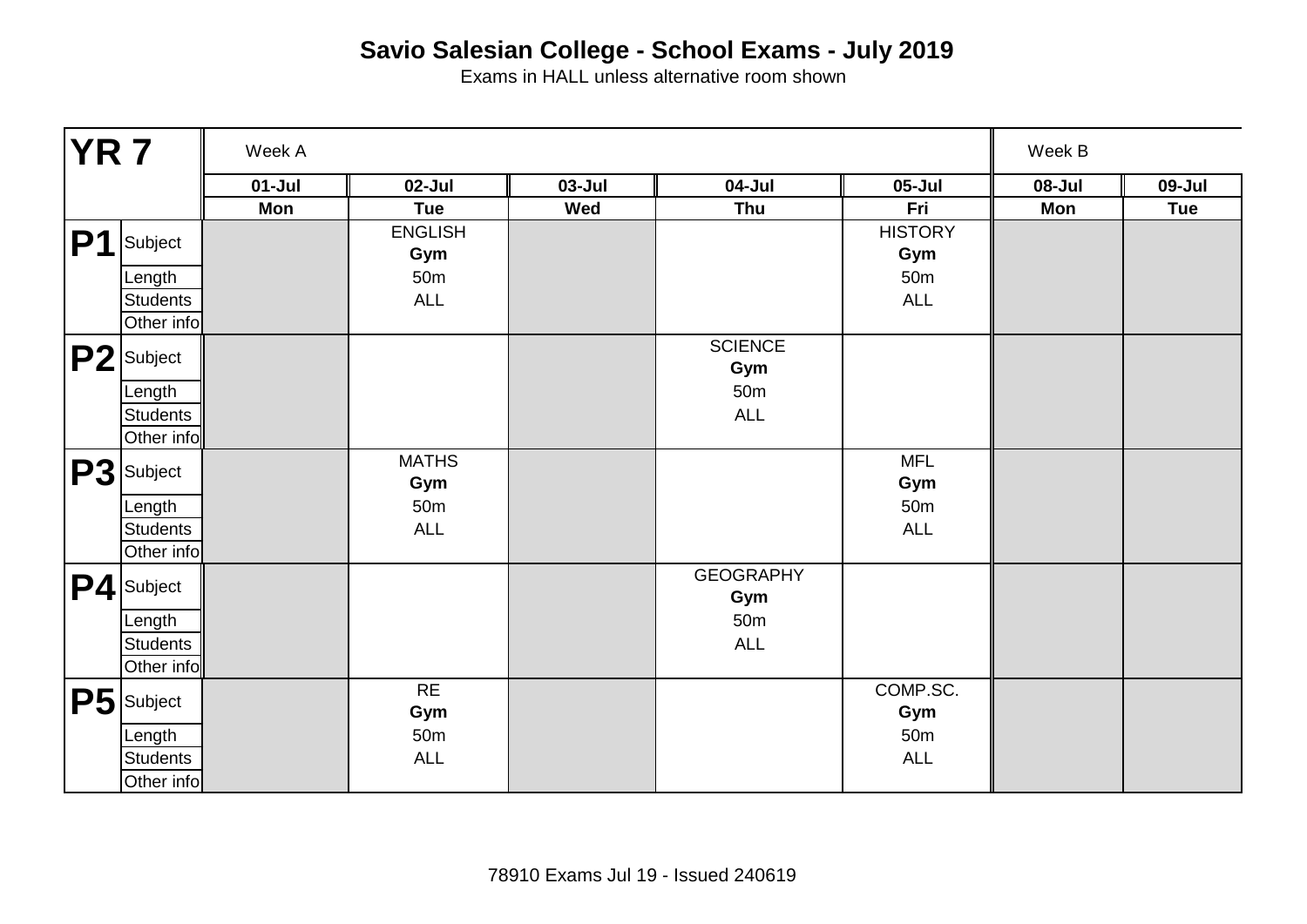| <b>YR8</b> |                        | Week A   |            |                 |                          |                            |        | Week B     |  |
|------------|------------------------|----------|------------|-----------------|--------------------------|----------------------------|--------|------------|--|
|            |                        | $01-Jul$ | 02-Jul     | $03 - Jul$      | 04-Jul                   | $05 -$ Jul                 | 08-Jul | 09-Jul     |  |
|            |                        | Mon      | <b>Tue</b> | Wed             | Thu                      | Fri                        | Mon    | <b>Tue</b> |  |
| <b>P1</b>  | Subject                |          |            |                 | <b>RE</b>                | <b>ENGLISH</b>             |        |            |  |
|            |                        |          |            |                 | Hall                     | Hall                       |        |            |  |
|            | Length                 |          |            |                 | 50 <sub>m</sub>          | 50 <sub>m</sub>            |        |            |  |
|            | <b>Students</b>        |          |            |                 | ALL                      | ALL                        |        |            |  |
|            | Other info             |          |            |                 |                          |                            |        |            |  |
|            | P <sub>2</sub> Subject |          |            | <b>HISTORY</b>  |                          |                            |        |            |  |
|            |                        |          |            | Hall            |                          |                            |        |            |  |
|            | Length                 |          |            | 50 <sub>m</sub> |                          |                            |        |            |  |
|            | <b>Students</b>        |          |            | <b>ALL</b>      |                          |                            |        |            |  |
|            | Other info             |          |            |                 |                          |                            |        |            |  |
|            | P3 Subject             |          |            |                 | <b>SCIENCE</b>           | <b>MATHS</b>               |        |            |  |
|            |                        |          |            |                 | Hall                     | Hall                       |        |            |  |
|            | Length                 |          |            |                 | 50 <sub>m</sub>          | 50 <sub>m</sub>            |        |            |  |
|            | <b>Students</b>        |          |            |                 | <b>ALL</b>               | <b>ALL</b>                 |        |            |  |
|            | Other info             |          |            |                 |                          |                            |        |            |  |
|            | P4 Subject             |          |            | <b>MFL</b>      |                          |                            |        |            |  |
|            | Length                 |          |            | Hall            |                          |                            |        |            |  |
|            | <b>Students</b>        |          |            | 50 <sub>m</sub> |                          |                            |        |            |  |
|            | Other info             |          |            | <b>ALL</b>      |                          |                            |        |            |  |
|            | P5 Subject             |          |            |                 | <b>GEOGRAPHY</b><br>Hall | COMP.SC.<br><b>TOP CLC</b> |        |            |  |
|            | Length                 |          |            |                 | 50 <sub>m</sub>          | 50 <sub>m</sub>            |        |            |  |
|            | <b>Students</b>        |          |            |                 | ALL                      | $\mathsf{ALL}$             |        |            |  |
|            | Other info             |          |            |                 |                          |                            |        |            |  |